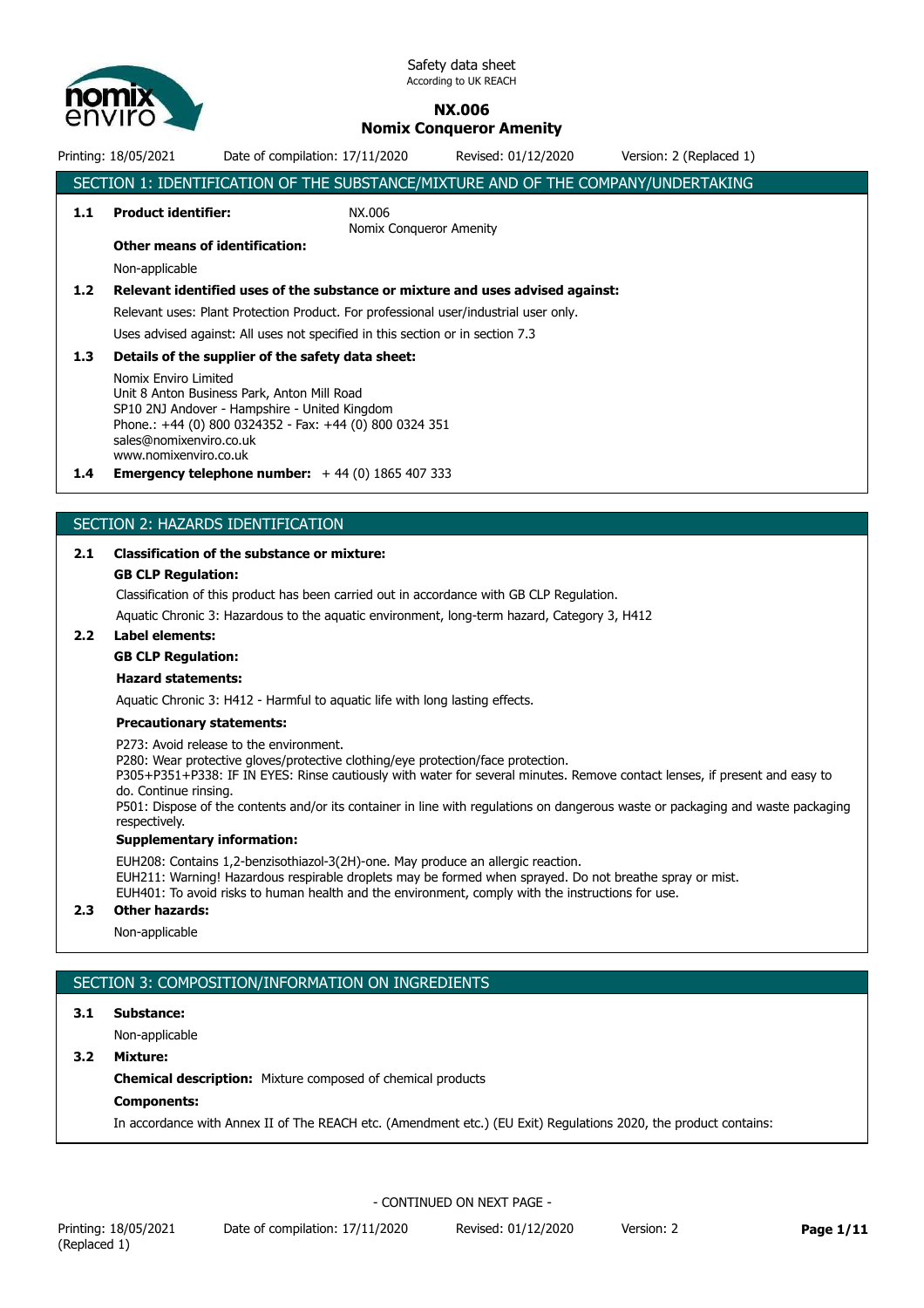

# **NX.006**

# **Nomix Conqueror Amenity**

Printing: 18/05/2021 Date of compilation: 17/11/2020 Revised: 01/12/2020 Version: 2 (Replaced 1)

# SECTION 3: COMPOSITION/INFORMATION ON INGREDIENTS (continued)

|      | <b>Identification</b><br>Chemical name/Classification<br>Concentration |                                                                                                                                                                                             |            |  |
|------|------------------------------------------------------------------------|---------------------------------------------------------------------------------------------------------------------------------------------------------------------------------------------|------------|--|
| CAS: | 38641-94-0                                                             | $N$ -(phosphonomethyl)glycine, compound with 2-propylamine (1:1)<br>Aquatic Chronic 2: H411                                                                                                 | $25 - 50%$ |  |
| CAS: | 13463-67-7                                                             | Titanium dioxide (aerodynamic diameter $\leq 10 \mu m$ )<br>Carc. 2: H351 - Warning                                                                                                         | $1 - 3\%$  |  |
| CAS: | 2634-33-5                                                              | 1,2-benzisothiazol-3(2H)-one<br>Acute Tox. 4: H302; Aquatic Acute 1: H400; Eye Dam. 1: H318; Skin Irrit. 2: H315; Skin Sens. 1: H317 - Danger $\langle$ $\rangle \langle$ $\leftrightarrow$ | $<$ 1 %    |  |

To obtain more information on the hazards of the substances consult sections 11, 12 and 16.

#### **Other information:**

| <b>Identification</b>                          | Specific concentration limit           |
|------------------------------------------------|----------------------------------------|
| 1,2-benzisothiazol-3(2H)-one<br>CAS: 2634-33-5 | $\%$ (w/w) >=0.05: Skin Sens. 1 - H317 |

### SECTION 4: FIRST AID MEASURES

#### **4.1 Description of first aid measures:**

The symptoms resulting from intoxication can appear after exposure, therefore, in case of doubt, seek medical attention for direct exposure to the chemical product or persistent discomfort, showing the SDS of this product.

#### **By inhalation:**

This product does not contain substances classified as hazardous for inhalation, however, in case of symptoms of intoxication remove the person affected from the exposure area and provide with fresh air. Seek medical attention if the symptoms get worse or persist.

#### **By skin contact:**

This product is not classified as hazardous when in contact with the skin. However, in case of skin contact it is recommended to remove contaminated clothes and shoes, rinse the skin or if necessary shower the affected person thoroughly with cold water and neutral soap. In case of serious reaction consult a doctor.

#### **By eye contact:**

Rinse eyes thoroughly with water for at least 15 minutes. If the injured person uses contact lenses, these should be removed unless they are stuck to the eyes, in which case removal could cause further damage. In all cases, after cleaning, a doctor should be consulted as quickly as possible with the SDS for the product.

## **By ingestion/aspiration:**

Do not induce vomiting, but if it does happen keep the head down to avoid aspiration. Keep the person affected at rest. Rinse out the mouth and throat, as they may have been affected during ingestion.

#### **4.2 Most important symptoms and effects, both acute and delayed:**

Acute and delayed effects are indicated in sections 2 and 11.

#### **4.3 Indication of any immediate medical attention and special treatment needed:**

Non-applicable

# SECTION 5: FIREFIGHTING MEASURES

## **5.1 Extinguishing media:**

# **Suitable extinguishing media:**

Product is non-flammable under normal conditions of storage, handling and use. In the case of combustion as a result of improper handling, storage or use preferably use polyvalent powder extinguishers (ABC powder), in accordance with the Regulation on fire protection systems.

#### **Unsuitable extinguishing media:**

Non-applicable

#### **5.2 Special hazards arising from the substance or mixture:**

As a result of combustion or thermal decomposition reactive sub-products are created that can become highly toxic and, consequently, can present a serious health risk.

#### **5.3 Advice for firefighters:**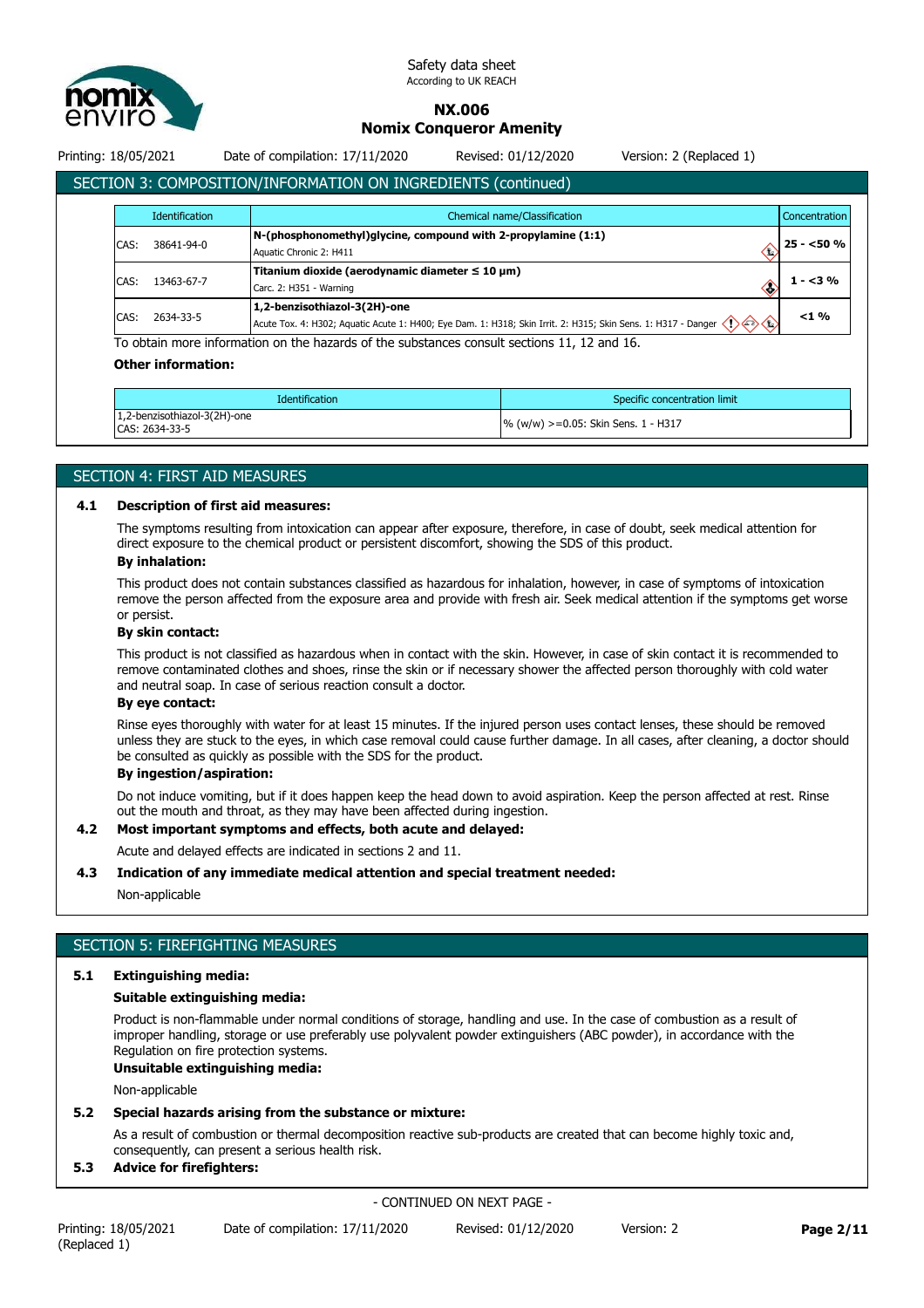

# **NX.006 Nomix Conqueror Amenity**

Printing: 18/05/2021 Date of compilation: 17/11/2020 Revised: 01/12/2020 Version: 2 (Replaced 1)

# SECTION 5: FIREFIGHTING MEASURES (continued)

Depending on the magnitude of the fire it may be necessary to use full protective clothing and self-contained breathing apparatus (SCBA). Minimum emergency facilities and equipment should be available (fire blankets, portable first aid kit,...). **Additional provisions:**

Act in accordance with the Internal Emergency Plan and the Information Sheets on actions to take after an accident or other emergencies. Eliminate all sources of ignition. In case of fire, cool the storage containers and tanks for products susceptible to combustion, explosion or BLEVE as a result of high temperatures. Avoid spillage of the products used to extinguish the fire into an aqueous medium.

# SECTION 6: ACCIDENTAL RELEASE MEASURES

#### **6.1 Personal precautions, protective equipment and emergency procedures:**

Isolate leaks provided that there is no additional risk for the people performing this task. Personal protection equipment must be used against potential contact with the spilt product (See section 8). Evacuate the area and keep out those who do not have protection.

#### **6.2 Environmental precautions:**

Avoid at all cost any type of spillage into an aqueous medium. Contain the product absorbed appropriately in hermetically sealed containers. Notify the relevant authority in case of exposure to the general public or the environment.

#### **6.3 Methods and material for containment and cleaning up:**

It is recommended:

Absorb the spillage using sand or inert absorbent and move it to a safe place. Do not absorb in sawdust or other combustible absorbents. For any concern related to disposal consult section 13.

## **6.4 Reference to other sections:**

See sections 8 and 13.

# SECTION 7: HANDLING AND STORAGE

#### **7.1 Precautions for safe handling:**

A.- Precautions for safe manipulation

Comply with the current legislation concerning the prevention of industrial risks. Keep containers hermetically sealed. Control spills and residues, destroying them with safe methods (section 6). Avoid leakages from the container. Maintain order and cleanliness where dangerous products are used.

B.- Technical recommendations for the prevention of fires and explosions

Product is non-flammable under normal conditions of storage, handling and use. It is recommended to transfer at slow speeds to avoid the generation of electrostatic charges that can affect flammable products. Consult section 10 for information on conditions and materials that should be avoided.

C.- Technical recommendations to prevent ergonomic and toxicological risks

Do not eat or drink during the process, washing hands afterwards with suitable cleaning products.

D.- Technical recommendations to prevent environmental risks

Due to the danger of this product for the environment it is recommended to use it within an area containing contamination control barriers in case of spillage, as well as having absorbent material in close proximity.

# **7.2 Conditions for safe storage, including any incompatibilities:**

A.- Technical measures for storage

| Minimum Temp.: | 0 °C  |
|----------------|-------|
| Maximum Temp.: | 30 °C |

Maximum time: 24 Months

B.- General conditions for storage

Avoid sources of heat, radiation, static electricity and contact with food. For additional information see subsection 10.5

# **7.3 Specific end use(s):**

Except for the instructions already specified it is not necessary to provide any special recommendation regarding the uses of this product.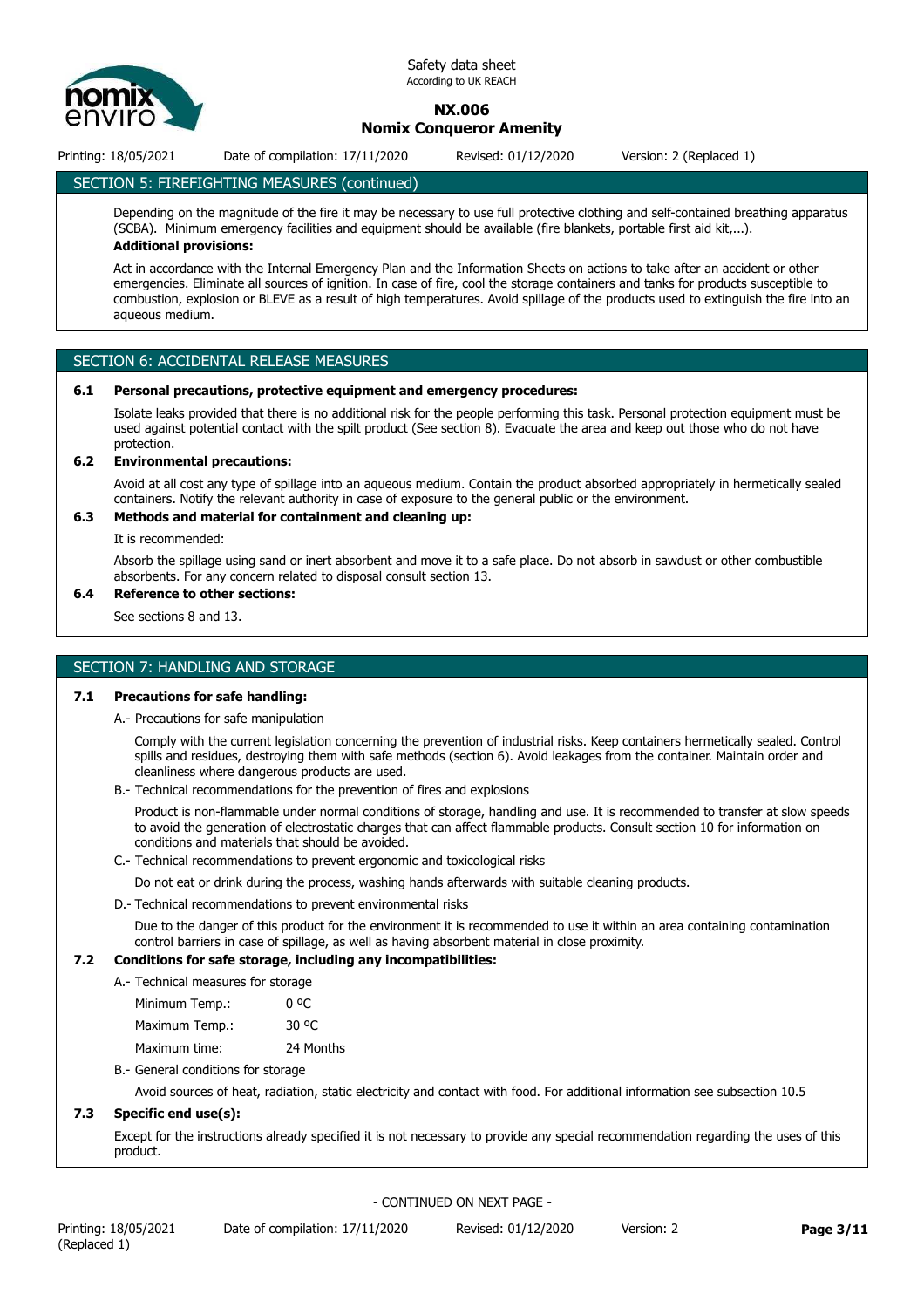

**NX.006**

**Nomix Conqueror Amenity**

Printing: 18/05/2021 Date of compilation: 17/11/2020 Revised: 01/12/2020 Version: 2 (Replaced 1)

# SECTION 8: EXPOSURE CONTROLS/PERSONAL PROTECTION

#### **8.1 Control parameters:**

Substances whose occupational exposure limits have to be monitored in the workplace:

#### EH40/2005 Workplace exposure limits, fourth edition, published 2020:

| <b>Identification</b>                                    | Occupational exposure limits |           |                       |  |
|----------------------------------------------------------|------------------------------|-----------|-----------------------|--|
| Propane-1,2-diol                                         | WEL(8h)                      | $150$ ppm | 474 mg/m <sup>3</sup> |  |
| CAS: 57-55-6                                             | <b>WEL (15 min)</b>          |           |                       |  |
| Titanium dioxide (aerodynamic diameter $\leq 10 \mu m$ ) | WEL(8h)                      |           | 4 mg/m <sup>3</sup>   |  |
| CAS: 13463-67-7                                          | <b>WEL (15 min)</b>          |           |                       |  |
| sodium hydroxide                                         | WEL(8h)                      |           |                       |  |
| CAS: 1310-73-2                                           | <b>WEL (15 min)</b>          |           | $2 \text{ mg/m}^3$    |  |

#### **8.2 Exposure controls:**

A.- General security and hygiene measures in the work place

As a preventative measure it is recommended to use basic Personal Protective Equipment, with the corresponding <<UKCA marking>>. For more information on Personal Protective Equipment (storage, use, cleaning, maintenance, class of protection,…) consult the information leaflet provided by the manufacturer. For more information see subsection 7.1. All information contained herein is a recommendation which needs some specification from the labour risk prevention services as it is not known whether the company has additional measures at its disposal.

B.- Respiratory protection

The use of protection equipment will be necessary if a mist forms or if the occupational exposure limits are exceeded.

C.- Specific protection for the hands

| Pictogram                                       | <b>PPE</b>                 | Remarks                                          |
|-------------------------------------------------|----------------------------|--------------------------------------------------|
| <b>AND</b><br>V<br>Mandatory hand<br>protection | Chemical protective gloves | Replace the gloves at any sign of deterioration. |

As the product is a mixture of several substances, the resistance of the glove material can not be calculated in advance with total reliability and has therefore to be checked prior to the application.

#### D.- Ocular and facial protection

Non-applicable

E.- Body protection

| Pictogram | <b>PPE</b>           | <b>Remarks</b>                                                                                                                                                                                                                                                             |
|-----------|----------------------|----------------------------------------------------------------------------------------------------------------------------------------------------------------------------------------------------------------------------------------------------------------------------|
|           | Work clothing        | Replace before any evidence of deterioration. For periods of prolonged exposure<br>to the product for professional/industrial users CE III is recommended, in<br>accordance with the regulations in EN ISO 6529:2013, EN ISO 6530:2005, EN ISO<br>13688:2013, EN 464:1994. |
|           | Anti-slip work shoes | Replace before any evidence of deterioration. For periods of prolonged exposure<br>to the product for professional/industrial users CE III is recommended, in<br>accordance with the regulations in EN ISO 20345:2012 y EN 13832-1:2007                                    |

#### F.- Additional emergency measures

| Emergency measure          | <b>Standards</b>                                | Emergency measure              | <b>Standards</b>                               |
|----------------------------|-------------------------------------------------|--------------------------------|------------------------------------------------|
| $\ddot{\hat{\bm{\theta}}}$ | ANSI Z358-1<br>ISO 3864-1:2011, ISO 3864-4:2011 | $\bm{\Phi}$ +<br>.<br><b>E</b> | DIN 12 899<br>ISO 3864-1:2011, ISO 3864-4:2011 |
| Emergency shower           |                                                 | Eyewash stations               |                                                |

#### **Environmental exposure controls:**

In accordance with the community legislation for the protection of the environment it is recommended to avoid environmental spillage of both the product and its container. For additional information see subsection 7.1.D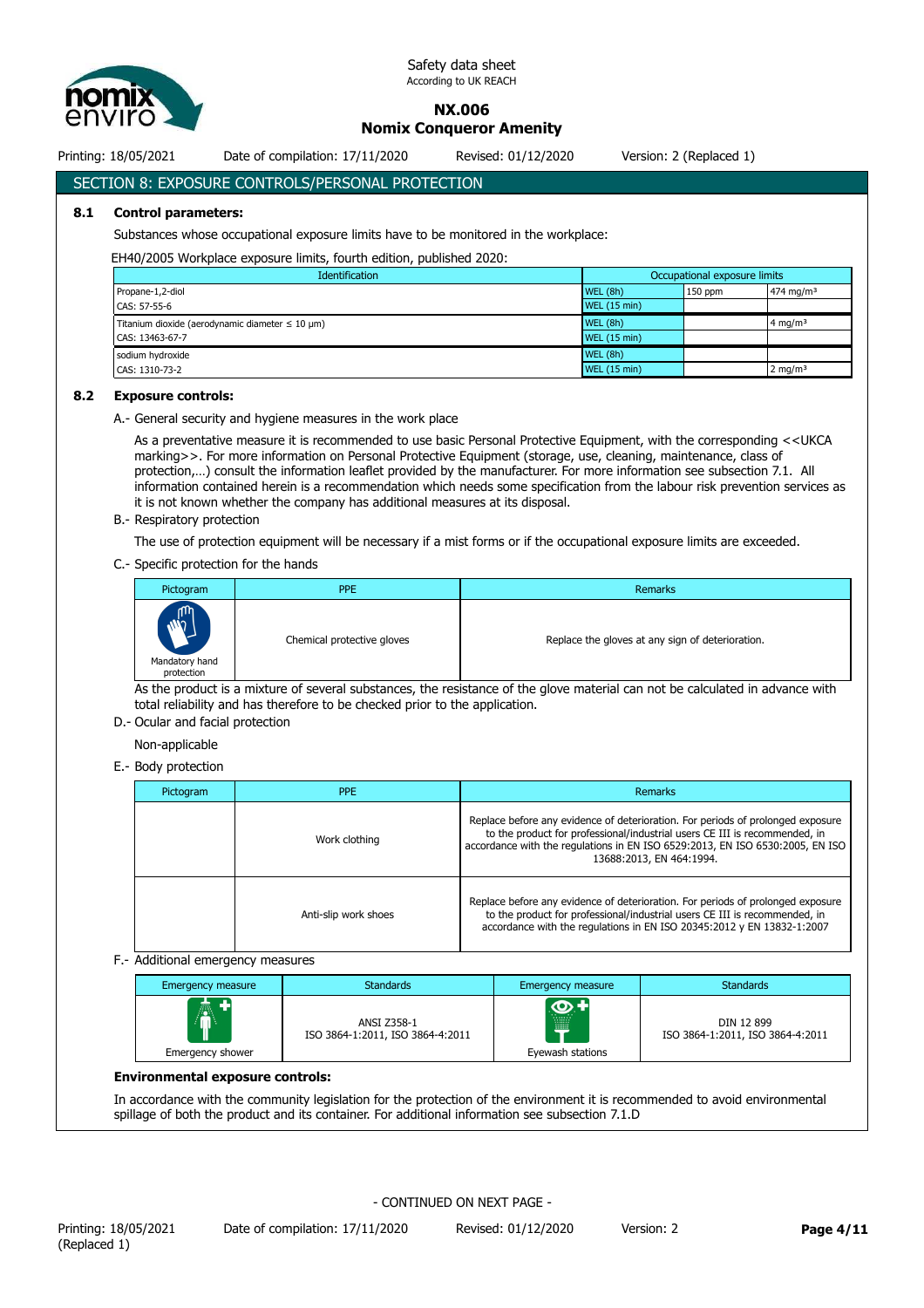

# **NX.006**

**Nomix Conqueror Amenity**

Printing: 18/05/2021 Date of compilation: 17/11/2020 Revised: 01/12/2020 Version: 2 (Replaced 1) SECTION 9: PHYSICAL AND CHEMICAL PROPERTIES **9.1 Information on basic physical and chemical properties:** For complete information see the product datasheet. **Appearance:** Physical state at 20 °C: Liquid Appearance: Milky Milky Colour: Colour: Colour: Colour: Colour: Colour: Colour: Colour: Colour: Colour: Colour: Colour: Colou Odour: Odourless Odour threshold:  $\blacksquare$  Non-applicable \* **Volatility:** Boiling point at atmospheric pressure: Non-applicable \* Vapour pressure at 20 °C: Non-applicable \* Vapour pressure at 50 °C: Non-applicable \* Evaporation rate at 20 °C: Non-applicable \* **Product description:** Density at 20 °C: 1080 - 1100 kg/m<sup>3</sup> Relative density at 20 °C:  $1.08 - 1.1$ Dynamic viscosity at 20 °C: Non-applicable \* Kinematic viscosity at 20 °C: Non-applicable \* Kinematic viscosity at 40 °C:  $>$ 20.5 cSt Concentration: Non-applicable \* pH: 5 - 7 Vapour density at 20 °C: Non-applicable \* Partition coefficient n-octanol/water 20 °C: Non-applicable \* Solubility in water at 20 °C: Solubility properties: Non-applicable \* Decomposition temperature: Non-applicable \* Melting point/freezing point: Non-applicable \* Explosive properties: Non-applicable \* Oxidising properties: Non-applicable \* **Flammability:** Flash Point: Non Flammable (>60 °C) Heat of combustion: Non-applicable \* Flammability (solid, gas): Non-applicable \* Autoignition temperature: Non-applicable \* Lower flammability limit: Non-applicable \* Upper flammability limit: Non-applicable \* **Explosive:** Lower explosive limit: Non-applicable \* Upper explosive limit: Non-applicable \* **9.2 Other information:** Surface tension at 20 °C: Non-applicable \* Refraction index: Non-applicable \* \*Not relevant due to the nature of the product, not providing information property of its hazards.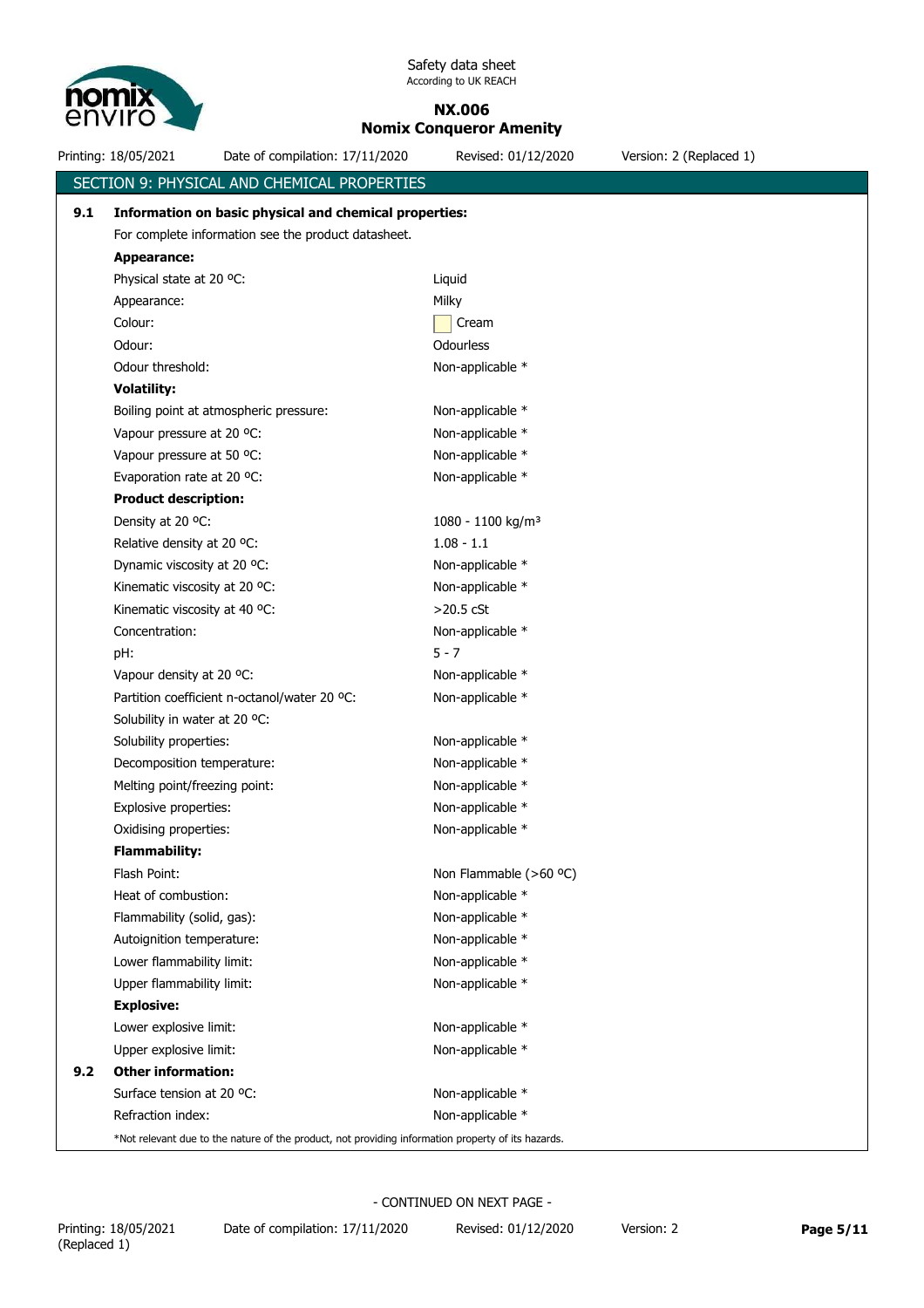

# **NX.006**

**Nomix Conqueror Amenity**

Printing: 18/05/2021 Date of compilation: 17/11/2020 Revised: 01/12/2020 Version: 2 (Replaced 1)

# SECTION 10: STABILITY AND REACTIVITY

# **10.1 Reactivity:**

No hazardous reactions are expected because the product is stable under recommended storage conditions. See section 7.

#### **10.2 Chemical stability:**

Chemically stable under the conditions of storage, handling and use.

#### **10.3 Possibility of hazardous reactions:**

Under the specified conditions, hazardous reactions that lead to excessive temperatures or pressure are not expected.

#### **10.4 Conditions to avoid:**

Applicable for handling and storage at room temperature:

| : with air<br>Shock<br>Iontact<br><b>friction</b><br>and : |                | temperature.<br>Increase | <b>Sunlight</b> | $\cdots$<br>Humidity |
|------------------------------------------------------------|----------------|--------------------------|-----------------|----------------------|
| Not applicable                                             | Not applicable | Not applicable           | Not applicable  | Not applicable       |

#### **10.5 Incompatible materials:**

| Acids                    | Water               | .<br>materials<br>Oxidisina    | materials<br>Combustible : | Others                              |
|--------------------------|---------------------|--------------------------------|----------------------------|-------------------------------------|
| Avoid<br>strona<br>acids | Not<br>: applicable | applicable <sup>.</sup><br>Not | Not<br>* applicable        | Avoid<br>bases<br>alkalis or strong |

#### **10.6 Hazardous decomposition products:**

See subsection 10.3, 10.4 and 10.5 to find out the specific decomposition products. Depending on the decomposition conditions, complex mixtures of chemical substances can be released: carbon dioxide (CO2), carbon monoxide and other organic compounds.

# SECTION 11: TOXICOLOGICAL INFORMATION

#### **11.1 Information on toxicological effects:**

The experimental information related to the toxicological properties of the product itself is not available

#### **Dangerous health implications:**

In case of exposure that is repetitive, prolonged or at concentrations higher than the recommended occupational exposure limits, adverse effects on health may result, depending on the means of exposure:

- A- Ingestion (acute effect):
	- Acute toxicity : Based on available data, the classification criteria are not met, however, it contains substances classified as dangerous for consumption. For more information see section 3.
	- Corrosivity/Irritability: Based on available data, the classification criteria are not met. However, it does contain substances classified as dangerous for this effect. For more information see section 3.
- B- Inhalation (acute effect):
	- Acute toxicity : Based on available data, the classification criteria are not met, as it does not contain substances classified as dangerous for inhalation. For more information see section 3.
	- Corrosivity/Irritability: Based on available data, the classification criteria are not met, as it does not contain substances classified as dangerous for this effect. For more information see section 3.
- C- Contact with the skin and the eyes (acute effect):
	- Contact with the skin: Based on available data, the classification criteria are not met. However, it contains substances classified as dangerous for skin contact. For more information see section 3.
	- Contact with the eyes: Based on available data, the classification criteria are not met. However, it does contain substances classified as dangerous for this effect. For more information see section 3.
- D- CMR effects (carcinogenicity, mutagenicity and toxicity to reproduction):
	- Carcinogenicity: Based on available data, the classification criteria are not met. However, it contains substances classified as dangerous with carcinogenic effects. For more information see section 3.
	- IARC: Titanium dioxide (aerodynamic diameter  $\leq 10$  µm) (2B)
	- Mutagenicity: Based on available data, the classification criteria are not met, as it does not contain substances classified as dangerous for this effect. For more information see section 3.
	- Reproductive toxicity: Based on available data, the classification criteria are not met, as it does not contain substances classified as dangerous for this effect. For more information see section 3.
- E- Sensitizing effects: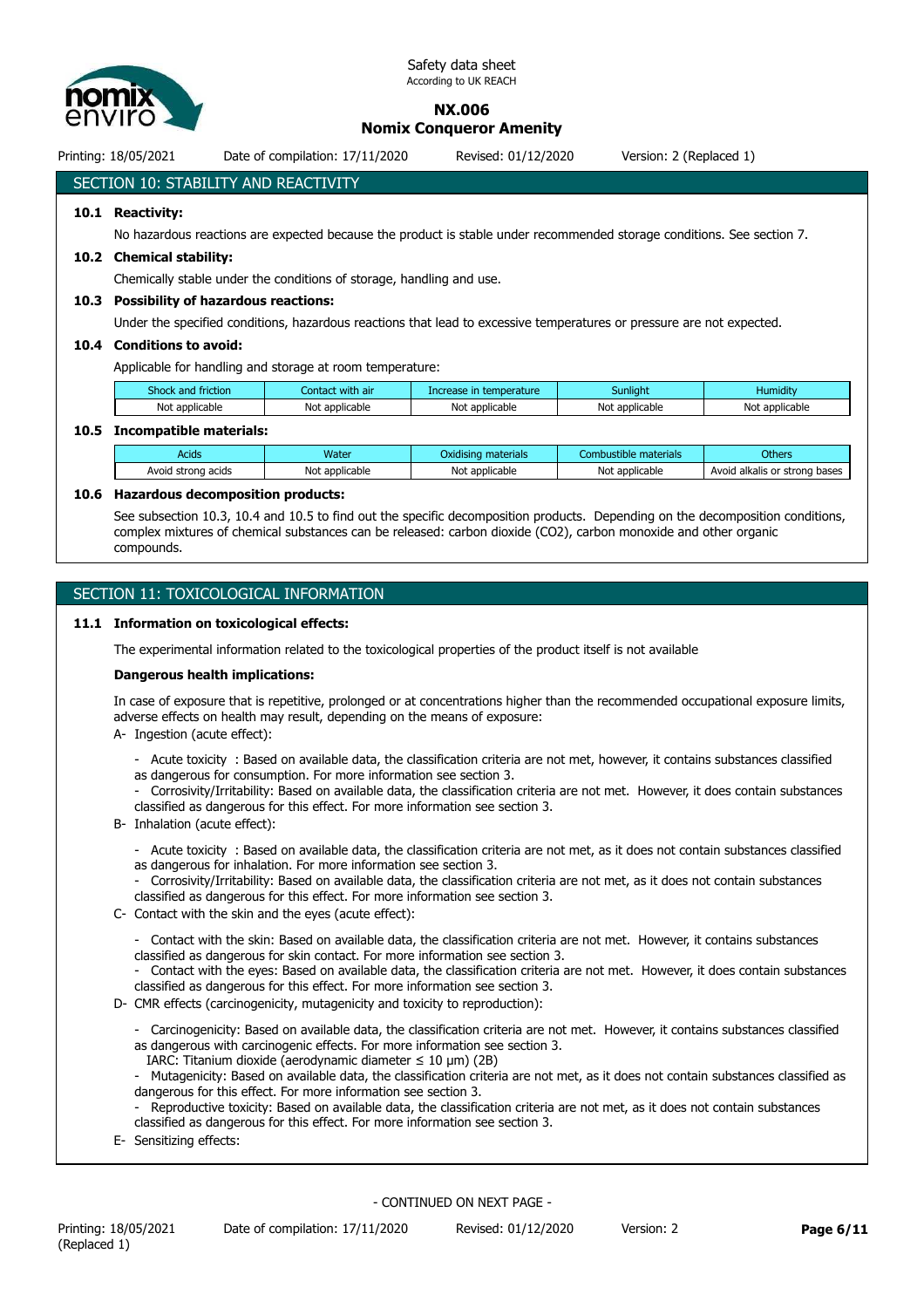

# **NX.006 Nomix Conqueror Amenity**

Printing: 18/05/2021 Date of compilation: 17/11/2020 Revised: 01/12/2020 Version: 2 (Replaced 1)

# SECTION 11: TOXICOLOGICAL INFORMATION (continued)

- Respiratory: Based on available data, the classification criteria are not met, as it does not contain substances classified as dangerous with sensitising effects. For more information see section 3.

- Cutaneous: Based on available data, the classification criteria are not met. However, it contains substances classified as dangerous with sensitising effects. For more information see section 3.

F- Specific target organ toxicity (STOT) - single exposure:

Based on available data, the classification criteria are not met, as it does not contain substances classified as dangerous for this effect. For more information see section 3.

- G- Specific target organ toxicity (STOT)-repeated exposure:
	- Specific target organ toxicity (STOT)-repeated exposure: Based on available data, the classification criteria are not met, as it does not contain substances classified as dangerous for this effect. For more information see section 3.
	- Skin: Based on available data, the classification criteria are not met, as it does not contain substances classified as dangerous for this effect. For more information see section 3.
- H- Aspiration hazard:

Based on available data, the classification criteria are not met, as it does not contain substances classified as dangerous for this effect. For more information see section 3.

#### **Other information:**

CAS 13463-67-7 Titanium dioxide (aerodynamic diameter  $\leq 10 \text{ }\mu\text{m}$ ): The classification as a carcinogen by inhalation applies only to mixtures in powder form containing 1 % or more of titanium dioxide which is in the form of or incorporated in particles with aerodynamic diameter ≤ 10 μm

#### **Specific toxicology information on the substances:**

| <b>Identification</b>                                         |                        | Acute toxicity  | Genus  |
|---------------------------------------------------------------|------------------------|-----------------|--------|
| N-(phosphonomethyl)glycine, compound with 2-propylamine (1:1) | LD50 oral              | 4873 mg/kg      | Rat    |
| CAS: 38641-94-0                                               | LD50 dermal            | >5000 mg/kg     |        |
|                                                               | <b>LC50</b> inhalation | $>5$ mg/L (4 h) |        |
| Titanium dioxide (aerodynamic diameter $\leq 10 \mu m$ )      | LD50 oral              | 10000 mg/kg     | Rat    |
| CAS: 13463-67-7                                               | LD50 dermal            | 10000 mg/kg     | Rabbit |
|                                                               | LC50 inhalation        | $>5$ mg/L (4 h) |        |
| 1,2-benzisothiazol-3(2H)-one                                  | LD50 oral              | 500 mg/kg       | Rat    |
| CAS: 2634-33-5                                                | LD50 dermal            | >5000 mg/kg     |        |
|                                                               | LC50 inhalation        | $>5$ mg/L       |        |

# SECTION 12: ECOLOGICAL INFORMATION

The experimental information related to the eco-toxicological properties of the product itself is not available

#### **12.1 Toxicity:**

| <b>Identification</b>                                            |                  | Acute toxicity              | <b>Species</b> | Genus      |
|------------------------------------------------------------------|------------------|-----------------------------|----------------|------------|
| N-(phosphonomethyl)glycine, compound with 2-propylamine<br>(1:1) | LC50             | $\vert$ >1 - 10 mg/L (96 h) |                | Fish       |
| CAS: 38641-94-0                                                  | EC <sub>50</sub> | $\vert$ >1 - 10 mg/L (48 h) |                | Crustacean |
|                                                                  | EC <sub>50</sub> | $>1 - 10$ mg/L (72 h)       |                | Algae      |
| 1,2-benzisothiazol-3(2H)-one                                     | LC50             | $>0.1 - 1$ mg/L (96 h)      |                | Fish       |
| CAS: 2634-33-5                                                   | EC <sub>50</sub> | $>0.1 - 1$ mg/L (48 h)      |                | Crustacean |
|                                                                  | <b>EC50</b>      | $>0.1 - 1$ mg/L (72 h)      |                | Algae      |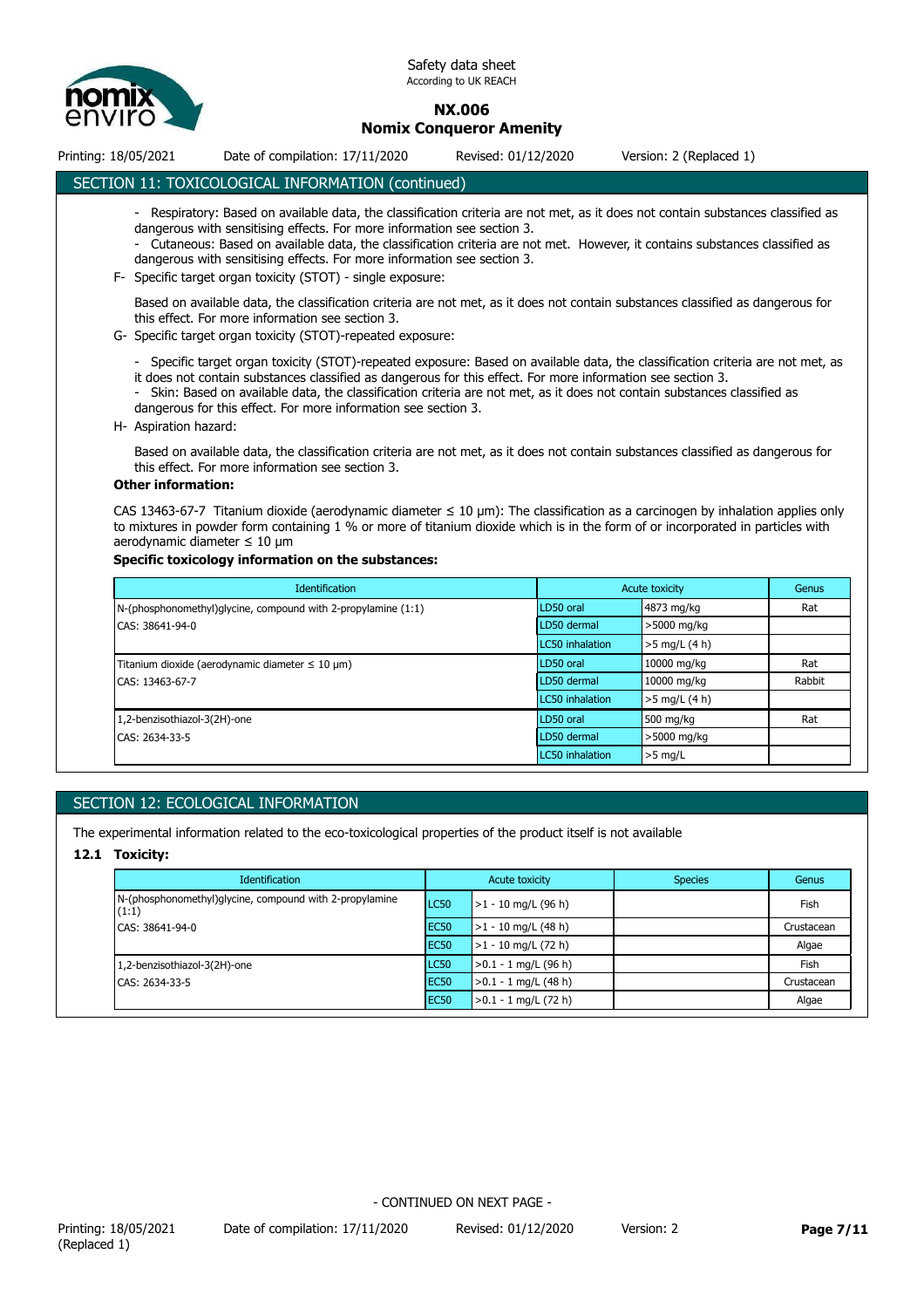

**NX.006**

**Nomix Conqueror Amenity**

Printing: 18/05/2021 Date of compilation: 17/11/2020 Revised: 01/12/2020 Version: 2 (Replaced 1) SECTION 12: ECOLOGICAL INFORMATION (continued) Supporting Data on N-(phosphonomethyl)glycine, compound with 2-propylamine (1:1) [Glyphosate IPA salt] Vertebrates Oncorhynchus mykiss 96h LC50: 1001 mg a.e./L (nom) Leuciscus idus 96h LC50: > 2282 mg a.e./L (nom) Invertebrates Daphnia magna 48h EC50: > 471 mg a.e./L (im) Daphnia magna 21d NOEC: 42.90 mg a.e./L (nom) Algae Pseudokirchneriella subcapitata 96h ErC50: 23.5 mg a.e./L (am) Pseudokirchneriella subcapitata 96h EyC50: 6.85 mg a.e./L (am) Higher plants Lemna minor 7d EC50 Growth: 30.3 mg a.e./L (nom) Lemna minor 7d EC50 Yield: 16.5 mg a.e./L (nom); Lemna minor 7d EC50 Biomass: 32.1 mg a.e./L (nom) Lemna minor 14d EC50 Growth: 34.8 mg a.e./L (nom) Lemna minor 14d EC50 Yield: 28.1 mg a.e./L (nom); Extrapolated to Nomix Conqueror Amenity: Pseudokirchneriella subcapitata 96h ErC50: 86.1 mg/L Pseudokirchneriella subcapitata 96h EyC50: 25.1 mg/L Lemna minor 7d EC50 Growth: 110.0 mg/L Lemna minor 7d EC50 Yield: 60.5 mg/L Lemna minor 7d EC50 Biomass: 117.8 mg/L **12.2 Persistence and degradability:** Identification **Degradability Degradability Degradability Biodegradability Biodegradability** 1,2-benzisothiazol-3(2H)-one BOD5 Non-applicable Concentration 100 mg/L CAS: 2634-33-5 COD Non-applicable Period 28 days BOD5/COD Non-applicable % Biodegradable 0 % **12.3 Bioaccumulative potential: Identification** Bioaccumulation potential N-(phosphonomethyl)glycine, compound with 2-propylamine (1:1) BCF BCF 800 BCF 0

CAS: 38641-94-0 **Pow Log -3.2** Potential 1,2-benzisothiazol-3(2H)-one BCF CAS: 2634-33-5 Pow Log 1.45 Potential Low

# **12.4 Mobility in soil:**

| <b>Identification</b>                                               | Absorption/desorption |                | <b>Volatility</b> |                |
|---------------------------------------------------------------------|-----------------------|----------------|-------------------|----------------|
| N-(phosphonomethyl)glycine, compound with 2-<br>propylamine $(1:1)$ | Koc                   | 22300          | <b>Henry</b>      | Non-applicable |
| CAS: 38641-94-0                                                     | <b>Conclusion</b>     | Immobile       | Drv soil          | Non-applicable |
|                                                                     | Surface tension       | Non-applicable | Moist soil        | Non-applicable |

# **12.5 Results of PBT and vPvB assessment:**

Non-applicable

# **12.6 Other adverse effects:**

Not described

# SECTION 13: DISPOSAL CONSIDERATIONS

# **13.1 Waste treatment methods:**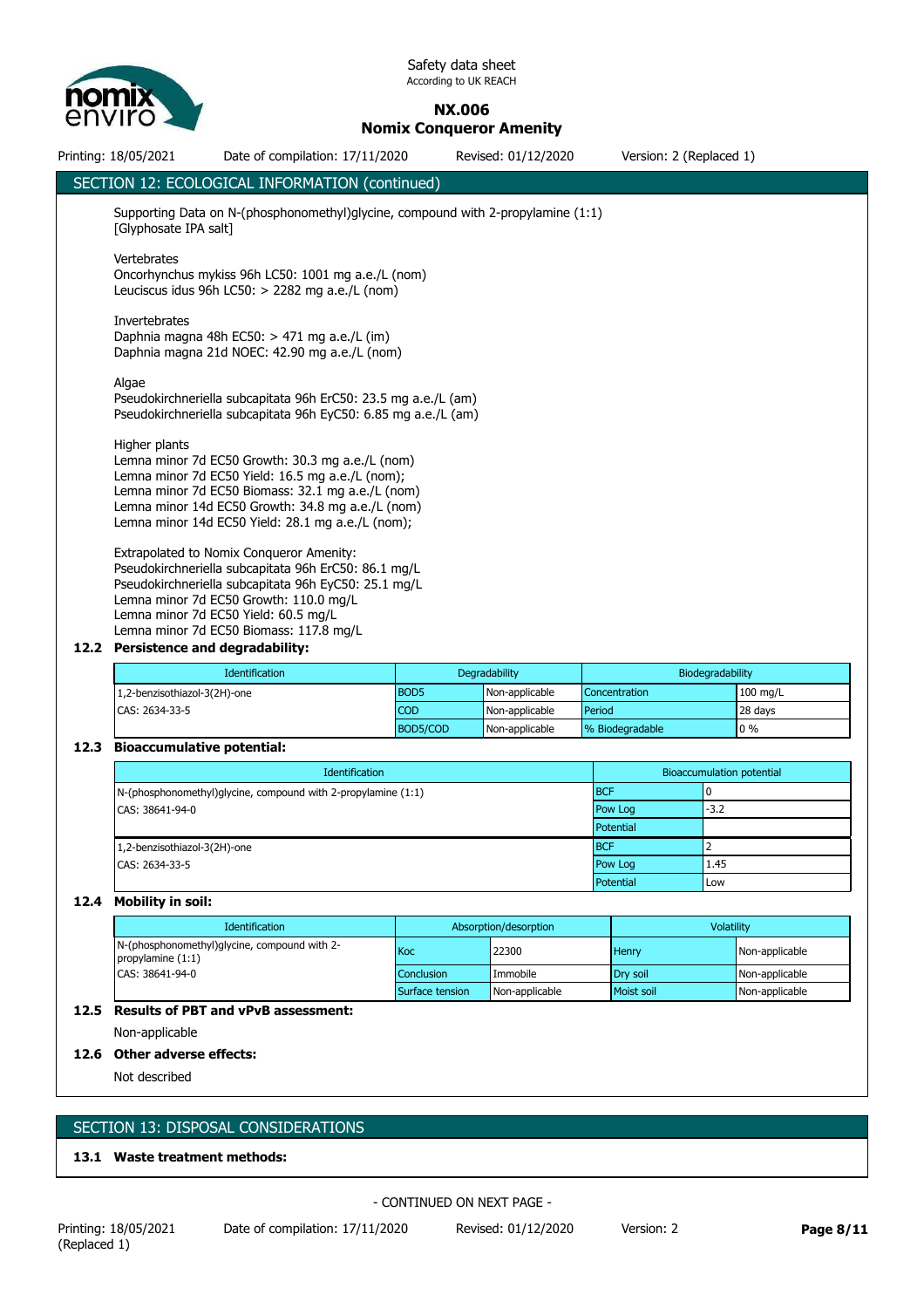

# **NX.006 Nomix Conqueror Amenity**

Printing: 18/05/2021 Date of compilation: 17/11/2020 Revised: 01/12/2020 Version: 2 (Replaced 1)

SECTION 13: DISPOSAL CONSIDERATIONS (continued)

#### **Waste management (disposal and evaluation):**

Consult the authorized waste service manager on the assessment and disposal operations in accordance The Waste Regulations 2011, 2011 No. 988. As under 15 01 of the code and in case the container has been in direct contact with the product, it will be processed the same way as the actual product. Otherwise, it will be processed as non-dangerous residue. We do not recommended disposal down the drain. See paragraph 6.2.

# **Regulations related to waste management:**

In accordance with Annex II of UK UK REACH the provisions related to waste management are stated

UK legislation: The Waste Regulations 2011.

#### SECTION 14: TRANSPORT INFORMATION

#### **Transport of dangerous goods by land:**

With regard to ADR 2021 and RID 2021:

|                                      | 14.1 UN number:                                                                  | Non-applicable |  |  |  |  |
|--------------------------------------|----------------------------------------------------------------------------------|----------------|--|--|--|--|
|                                      | 14.2 UN proper shipping name:                                                    | Non-applicable |  |  |  |  |
| 14.3                                 | Transport hazard class(es):                                                      | Non-applicable |  |  |  |  |
|                                      | I abels:                                                                         | Non-applicable |  |  |  |  |
| 14.4                                 | <b>Packing group:</b>                                                            | Non-applicable |  |  |  |  |
|                                      | 14.5 Environmental hazards:                                                      | No             |  |  |  |  |
| 14.6                                 | <b>Special precautions for user</b>                                              |                |  |  |  |  |
|                                      | Physico-Chemical properties:                                                     | see section 9  |  |  |  |  |
| 14.7                                 | <b>Transport in bulk according</b><br>to Annex II of Marpol and<br>the IBC Code: | Non-applicable |  |  |  |  |
| Transport of dangerous goods by sea: |                                                                                  |                |  |  |  |  |
| With regard to IMDG 39-18:           |                                                                                  |                |  |  |  |  |
| 14.1                                 | <b>UN</b> number:                                                                | Non-applicable |  |  |  |  |
|                                      | 14.2 UN proper shipping name:                                                    | Non-applicable |  |  |  |  |
| 14.3                                 | Transport hazard class(es):                                                      | Non-applicable |  |  |  |  |
|                                      | Labels:                                                                          | Non-applicable |  |  |  |  |
| 14.4                                 | Packing group:                                                                   | Non-applicable |  |  |  |  |
|                                      | 14.5 Marine pollutant:                                                           | <b>No</b>      |  |  |  |  |
| 14.6                                 | <b>Special precautions for user</b>                                              |                |  |  |  |  |
|                                      | Special regulations:                                                             | Non-applicable |  |  |  |  |
|                                      | <b>FmS Codes:</b>                                                                |                |  |  |  |  |
|                                      | Physico-Chemical properties:                                                     | see section 9  |  |  |  |  |
|                                      | Limited quantities:                                                              | Non-applicable |  |  |  |  |
|                                      | Segregation group:                                                               | Non-applicable |  |  |  |  |
| 14.7                                 | <b>Transport in bulk according</b><br>to Annex II of Marpol and<br>the IBC Code: | Non-applicable |  |  |  |  |
| Transport of dangerous goods by air: |                                                                                  |                |  |  |  |  |
|                                      | With regard to IATA/ICAO 2021:                                                   |                |  |  |  |  |
|                                      |                                                                                  |                |  |  |  |  |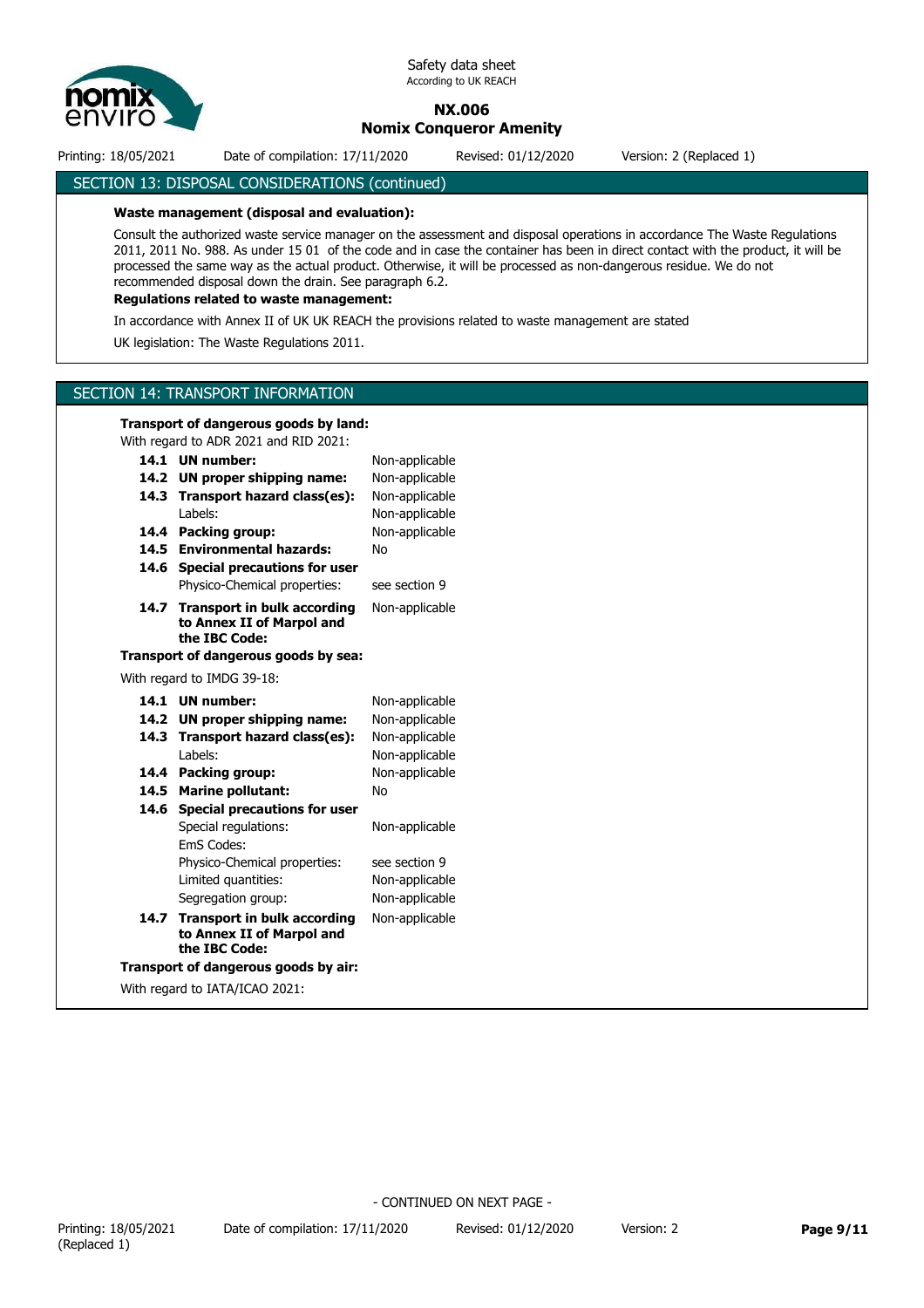

# **NX.006 Nomix Conqueror Amenity**

| Printing: 18/05/2021 | Date of compilation: 17/11/2020                                                  |                                  | Revised: 01/12/2020 | Version: 2 (Replaced 1) |
|----------------------|----------------------------------------------------------------------------------|----------------------------------|---------------------|-------------------------|
|                      | SECTION 14: TRANSPORT INFORMATION (continued)                                    |                                  |                     |                         |
| 14.1                 | UN number:<br>14.2 UN proper shipping name:                                      | Non-applicable<br>Non-applicable |                     |                         |
| 14.3                 | Transport hazard class(es):<br>Labels:                                           | Non-applicable<br>Non-applicable |                     |                         |
| 14.4                 | Packing group:<br>14.5 Environmental hazards:                                    | Non-applicable<br>No             |                     |                         |
|                      | 14.6 Special precautions for user<br>Physico-Chemical properties:                | see section 9                    |                     |                         |
| 14.7                 | <b>Transport in bulk according</b><br>to Annex II of Marpol and<br>the IBC Code: | Non-applicable                   |                     |                         |
|                      |                                                                                  |                                  |                     |                         |

# SECTION 15: REGULATORY INFORMATION

## **15.1 Safety, health and environmental regulations/legislation specific for the substance or mixture:**

#### **Specific provisions in terms of protecting people or the environment:**

It is recommended to use the information included in this safety data sheet as a basis for conducting workplace-specific risk assessments in order to establish the necessary risk prevention measures for the handling, use, storage and disposal of this product.

#### **Other legislation:**

The REACH etc. (Amendment etc.) (EU Exit) Regulations 2020.

The Chemicals (Health and Safety) and Genetically Modified Organisms (Contained Use) (Amendment etc.) (EU Exit) Regulations 2019.

Control of Substances Hazardous to Health Regulations 2002 (as amended) EH40/2005 Workplace exposure limits.

# SECTION 16: OTHER INFORMATION

#### **Legislation related to safety data sheets:**

This safety data sheet has been designed in accordance with ANNEX II-The REACH etc. (Amendment etc.) (EU Exit) Regulations 2020.

#### **Texts of the legislative phrases mentioned in section 2:**

H412: Harmful to aquatic life with long lasting effects.

#### **Texts of the legislative phrases mentioned in section 3:**

The phrases indicated do not refer to the product itself; they are present merely for informative purposes and refer to the individual components which appear in section 3

#### **GB CLP Regulation:**

Acute Tox. 4: H302 - Harmful if swallowed. Aquatic Acute 1: H400 - Very toxic to aquatic life. Aquatic Chronic 2: H411 - Toxic to aquatic life with long lasting effects. Carc. 2: H351 - Suspected of causing cancer (Inhalation). Eye Dam. 1: H318 - Causes serious eye damage. Skin Irrit. 2: H315 - Causes skin irritation.

# Skin Sens. 1: H317 - May cause an allergic skin reaction.

#### **Advice related to training:**

Minimal training is recommended in order to prevent industrial risks for staff using this product and to facilitate their comprehension and interpretation of this safety data sheet, as well as the label on the product.

#### **Principal bibliographical sources:**

http://echa.europa.eu

http://eur-lex.europa.eu

**Abbreviations and acronyms:**